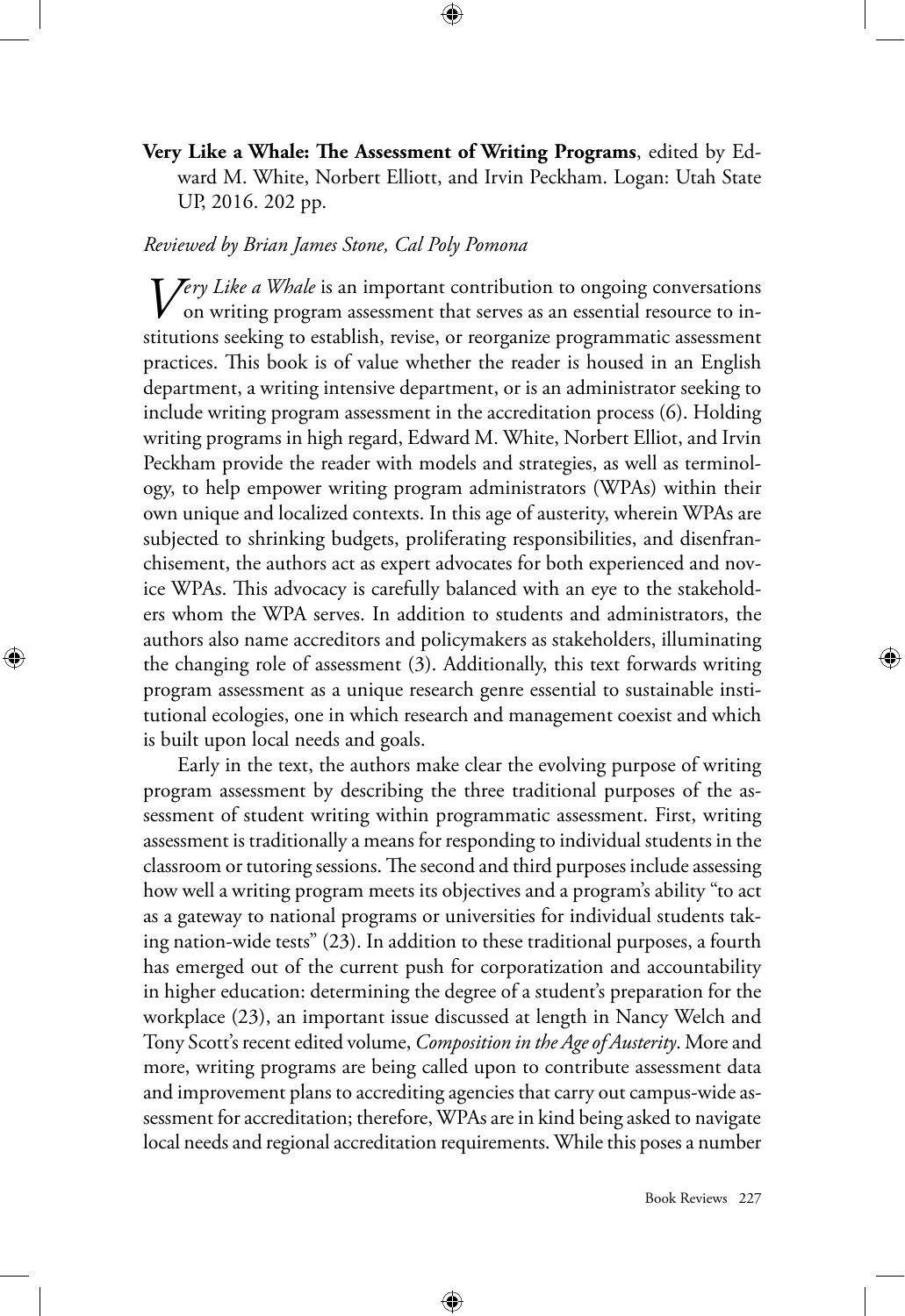of challenges to WPAs, it also leads to a centering of the writing program in the institution's mission, an important step away from the departmental and institutional isolation experienced by many WPAs, and their programs (3).

In addition to defining the purposes of program assessment, the authors highlight three tropes as unifying ideas to conceptualize it. The first is writing program assessment as a genre. Genre is not considered simply as form, but instead as open discourse situated around actions (24). Following the characterization given by Carolyn R. Miller in "Genre as Social Action," genre is described as a rhetorical means for connecting the public with the private. Since assessment itself is also a research genre, centering localized writing program assessment within the assessment genres of regional and program accreditation entities can yield institutional alignment and empower the WPA (24). The authors argue that "[i]dentifying resonances across the campus within the genre of writing program assessment allows teaching, research, and service commonalities to emerge across disciplinary boundaries," therefore centralizing the program in the university community, and opening up interdisciplinary dialogue on the assessment of writing (26). Importantly, this supports a view of writing assessment as a complex, recursive process and helps to eradicate the view of first-year writing as inoculation.

The second trope is construct modeling in writing program assessment (28). Following the definition given by Lee Cronbach and Paul E. Meehl in "Construct Validity in Psychological Texts," who developed the idea of construct modeling and the methods of validation that accompany it, the authors explain the significance of this development in empirical research generally and in its implications for assessment especially. The relationships between predictor and outcome and independent and dependent variables, as well as our ability to identify them as traits for writing assessment, "ushered in an era of multiple-trait scoring of robust writing samples that, in turn, yielded information relevant to the writing construct" (29). The concept of relational modeling has major implications for writing research. First, once we define predictor variables we can learn more about them, as well as a student's ability to demonstrate achievement of them. Second, learning how one variable interacts with another allows us to "advance student learning through detailed knowledge about complex interactions" (29). Perhaps most important is the element of relational modeling that accounts for the ability to improve curricula based upon the large amount of empirical evidence variable modeling allows us to systematically gather from the classroom (29). Advances within this framework have led writing studies beyond the cognitive model of composition practices to embrace sociocognitive theories of writing and the development of White's "Phase 2" portfolio assessment, a construct and embedded assessment model that embraces metacognition and audience awareness while solving the

⊕

228 *Composition Studies*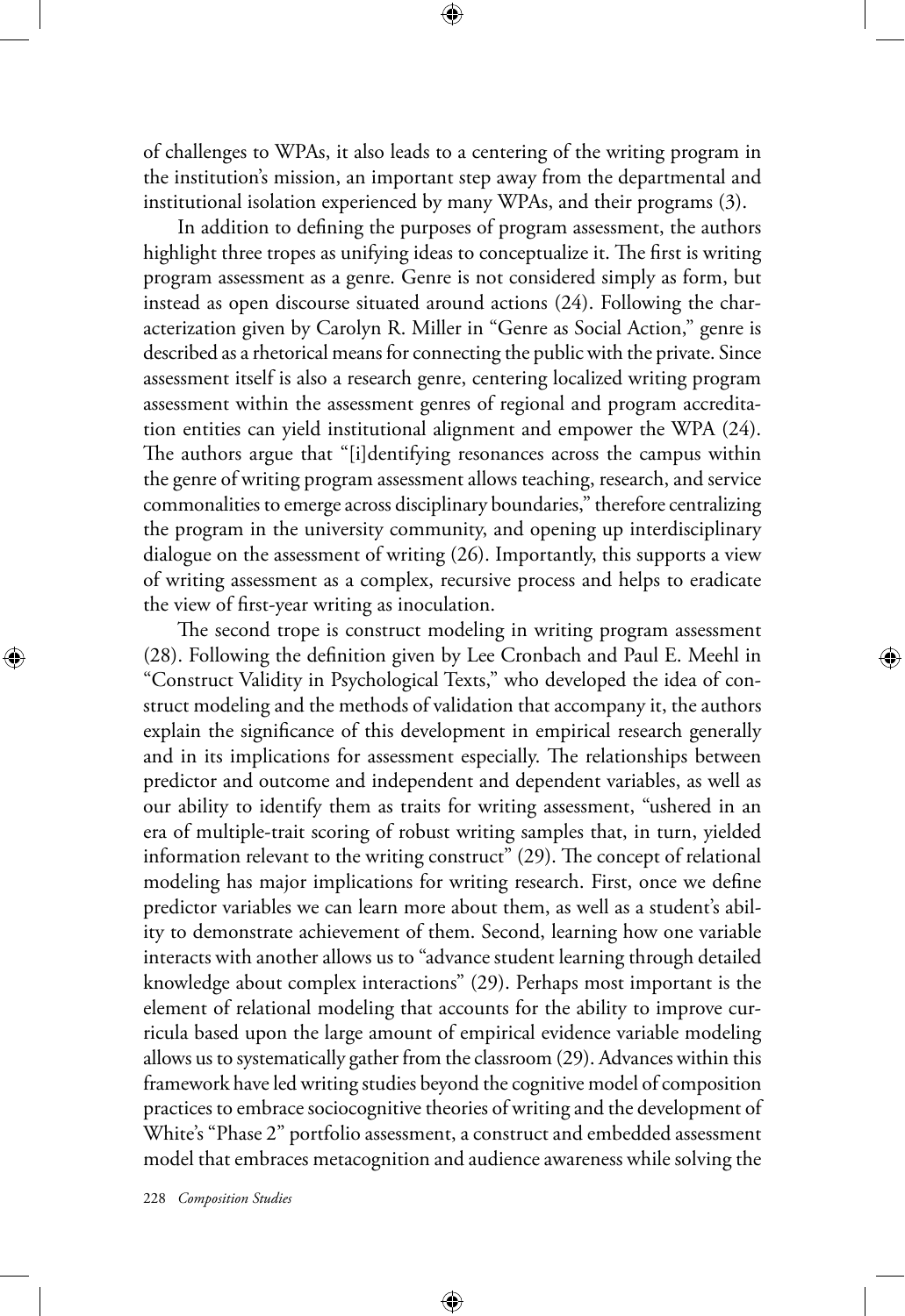practical problems associated with portfolio assessment (30). The authors argue that the concept of variable modeling, which is a rather recent development, holds much promise for writing instruction and assessment.

⊕

For several decades, the third trope has gained significance in metaphorical explorations of sociocultural dynamics, and especially classroom environments: ecology. The authors provide a helpful summary of some of the most influential research in writing studies that call for or elucidate an ecological theory of the discipline at large, as well as localized classroom and assessment practices. The important work of Asao Inoue and Mya Poe, especially *Antiracist Writing Assessment Ecologies: Teaching and Assessing Writing for a Socially Just Future* and *Race and Writing Assessment* is credited for significant contributions to our understanding of cultural dynamics in the classroom and the relationship between race and writing assessment. Drawing on Inoue's definition, the authors explain their use of the ecology metaphor, writing,

[t]he presence of such articles across traditional disciplinary boundaries suggests the need for a system of conceptualization that yields robust understanding of construct representation, affords a systems analysis framework to engage complex interactions, anticipates threats to the system, and allows planning within the local environment to achieve sustainable development and growth. (32)

⊕

The ecology metaphor suggests an interconnectedness and interaction between parts that is dynamic and complex while marking the limits of human knowledge. Moreover, integral to ecological thinking is achieving current goals without compromising the future (89). This is an important articulation, one that is demonstrated within the case studies that comprise chapter two, for it draws our attention to the threats facing higher education. The neoliberal forces that compose those threats are the same forces that threaten delicate ecologies in the natural world, and just as efforts to implement sustainability are best realized locally, so must WPAs work within their own institutional contexts to achieve change. The authors provide a framework for negotiating the complexity of the institutional situatedness of the writing program, the outside forces calling for accountability and results, and WPAs' duty to students.

The authors use these theoretical and tropological foundations of genre, construct modeling, and ecology as a conceptual framework within which to understand twelve case studies that comprise the second chapter of the book. The case studies measure student performance in pre-enrollment and first-year placement, writing across the curriculum (WAC) and writing in the disciplines (WID), and in graduate-level writing programs. Importantly, this text serves as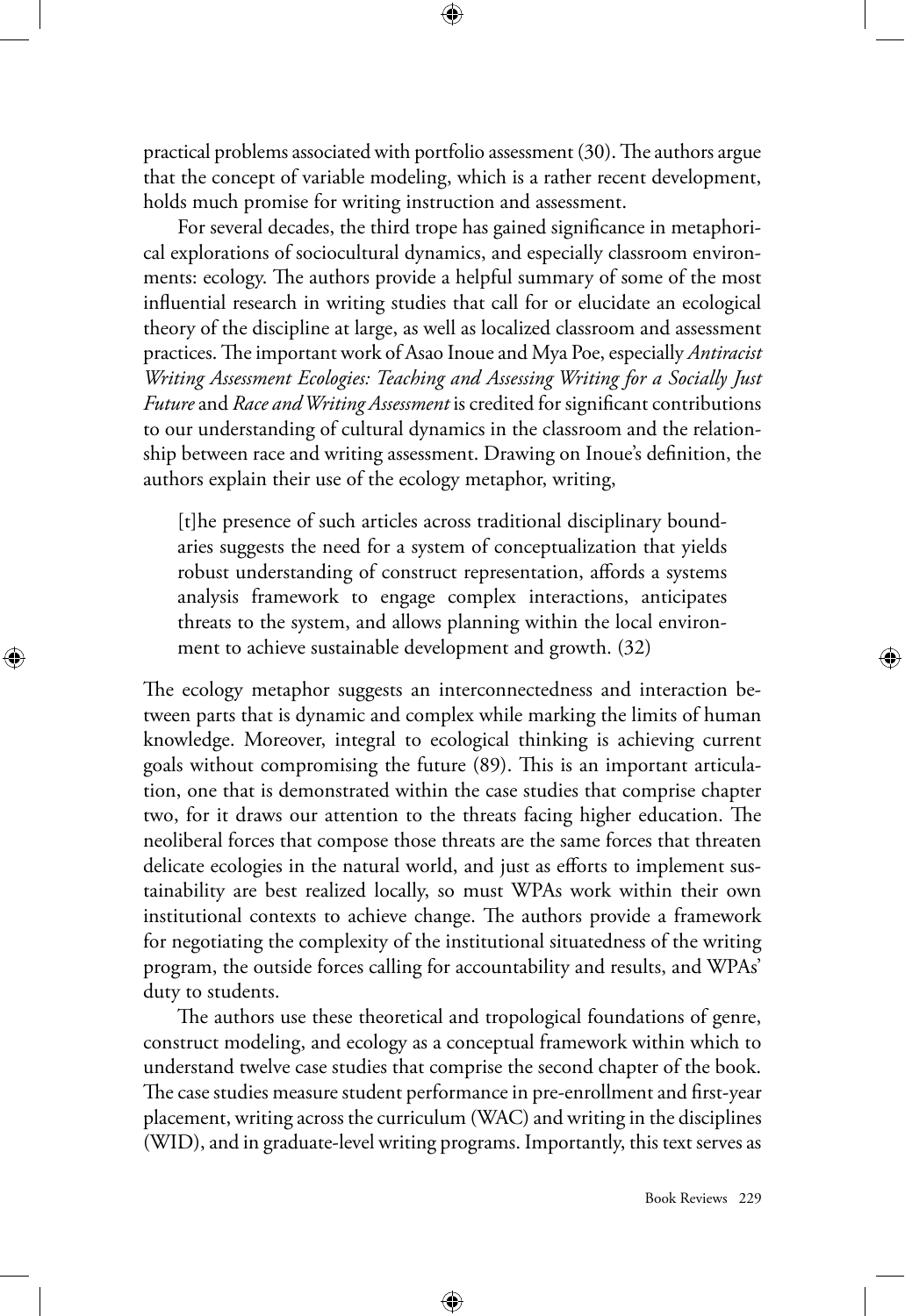the most comprehensive guide to the development of ePortfolio assessments, both within the writing program and in WAC and WID applications, providing technical terminology, theoretical background, and numerous case studies to serve as examples, all of which are represented in an easily usable form.

⊕

An important aspect of this text is the inherent historicizing of the implications rendered from decades of empirical research. Perhaps most importantly, the text works to demonstrate the rich and complex potential of assessment to bridge disciplinary boundaries, which in turn places writing program assessment at the intellectual center of the university. Program design and recursive assessment are described as "complementary activities" (71) that form part of a feedback loop and serve a number of stakeholders (107). The comprehensive glossary complements an exhaustive explanation of the various forms assessment might take, as well as the multiplicity of implications for stakeholders. Assessment is a dynamic, recursive, complex activity developed from years of research in various disciplines. The terminology elaborated upon is linked to ecological concerns, especially "an argument-based approach to validation" (84), disaggregation of data, as well as assessment's potential to have a disparate impact on diverse student bodies (87). While research on race and pedagogy is vast in writing studies, sociolinguistics, education, and anthropology, White, Elliot, and Peckham provide an essential guide to realizing equality in assessment practices more broadly, an essential contribution.

A challenge faced by many English faculty charged with programmatic assessment is developing fluency in empirical methodologies, particularly data collection and statistical analysis. The authors provide a guide to the most appropriate methodologies, using the case studies from earlier in the text as practical examples for their deployment. While training in quantitative methodologies and statistical analysis is beyond the scope of such a book, the authors provide a glossary of these terms, as well as foundational works on methodology and statistics for convenient reference. Importantly, they also highlight controversies and disputes that serve to situate the novice in the assessment discourse community.

This text serves as an essential guide to theoretical background, writing program development, and writing program assessment in an accessible and usable format. Whether one is seeking to understand the difference between a narrow writing construct sample and a robust writing construct sample, or is needing to develop a vocabulary for engaging and persuading administrators, or is seeking a means for fine-tuning a well-developed program, this text should be central to both design and innovation. *Very Like a Whale: The Assessment of Writing Programs* belongs on every WPA's bookshelf.

⊕

*Pomona, California*